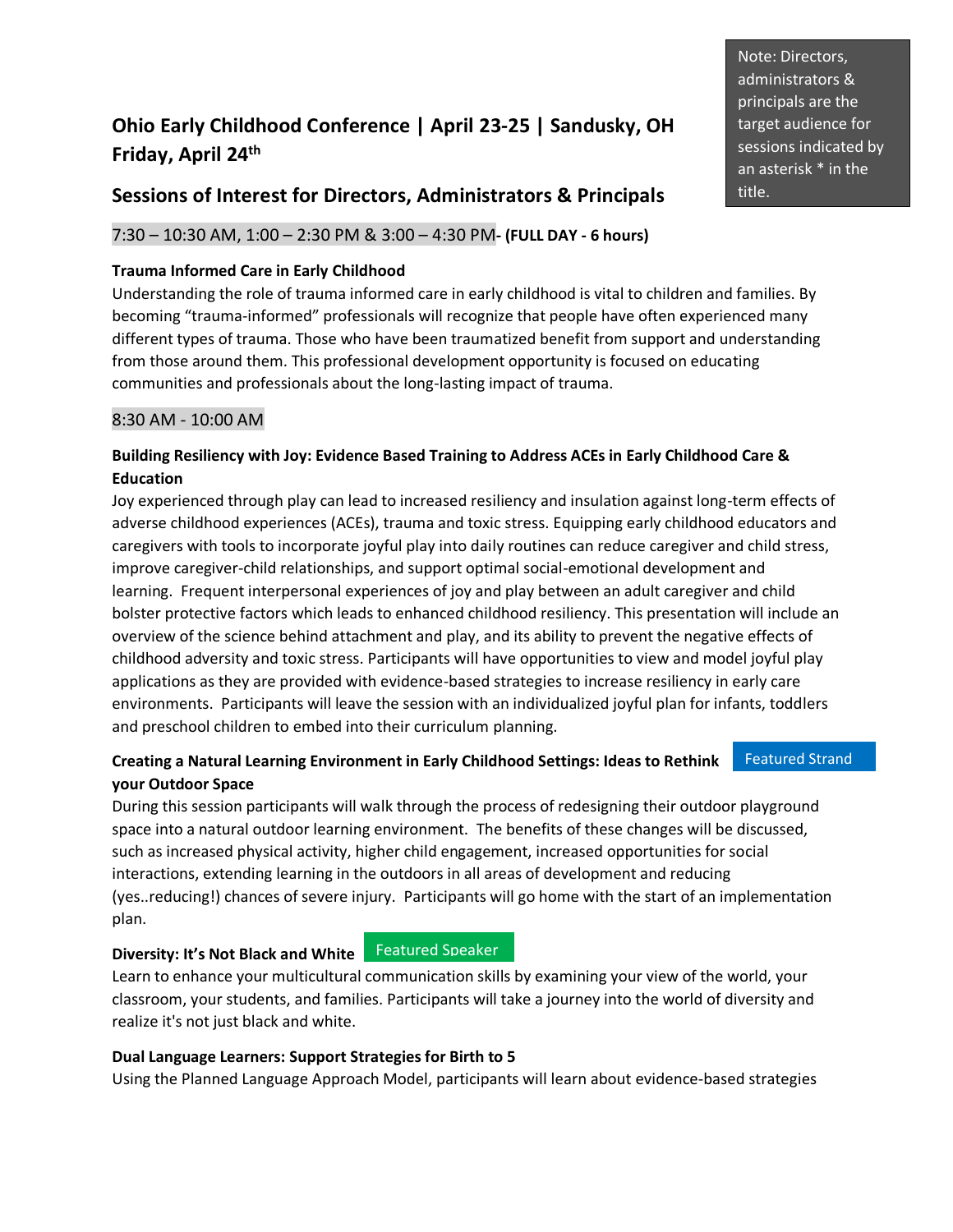that support Birth to five dual language learners and debunk myths related to DLL. Participants will acquire and apply new knowledge on how to transfer instructional strategies for Birth to 5 DLL children.

#### **Essential Elements for Successful Inclusion**

Have you ever struggled to include a child into the everyday routines of your classroom? To truly create an inclusive environment, a classroom must embrace children of varying abilities, delays, or who are medically fragile. Ingredients for a successful recipe include exploring your attitude, defining what true inclusion involves, resolving myths, and the realistic expectations regarding people with disabilities.

#### **Finding Your Happy Place in and Out of the Classroom: Healthier for You and the Families and Children You Serve**

Do you ever feel like you are stressed out just holding on to get through the day? We might have some great ideas to help you hold on. Come learn how to identify the physical and emotional reactions that children, families, and teachers display when they are on stress overload. Stress not handled well can have negative effects but stressed identified and minimized can energize your day.

**Featured Speaker** 

#### **Sing a Joyful Song: A Community-Building Musical Celebration**

Join a totally unique experience of community-building through music! In a joyful, judgment-free atmosphere, award-winning songwriter and music educator Kira Willey will teach participants simple approaches to introducing music to children through fun arrangements of contemporary songs. This adult experience models' best practices to introducing young children to new songs and emphasizes the powerful effects that music has on the brain: increasing plasticity, forging new neural pathways, creating opportunities for mindfulness, and improving memory. Group singing has proven health benefits, creates meaningful social connections and a sense of belonging, and is ideal for community-building among children and adults alike. Come with an open mind and heart, and be prepared to learn, laugh, and experience the joy of singing with others. At the end of the session, you'll be invited to join the "conference choir" to share your experience!

#### **This Child, Each Child Will Grow and Learn**

Gaps in development tend to appear in children before the age of two which means as early childhood educators, we can influence positive outcomes for children. This session is designed to help attendees understand the importance of early identification through monitoring and screening which leads to connecting families with local, state, and national resources. Participants will be provided an overview of developmental milestones and evidence-based approaches to communicate with families and professionals about concerns that may arise.

#### 10:45 AM - 11:45 AM KEYNOTE

#### **Personal Climate and Culture: The Key to Professional Success**

Being an educator comes with a unique set of challenges- challenges that can be overwhelming at times. Gerry Brooks has a special way of humorously describing life inside his elementary school that is both therapeutic and enjoyable to literally hundreds of thousands of teachers and principals alike. It is vital for educators to be able to laugh (at themselves) on a very regular basis. Gerry highlights the importance of culture in creating a positive work environment, leading to improved outcomes for children.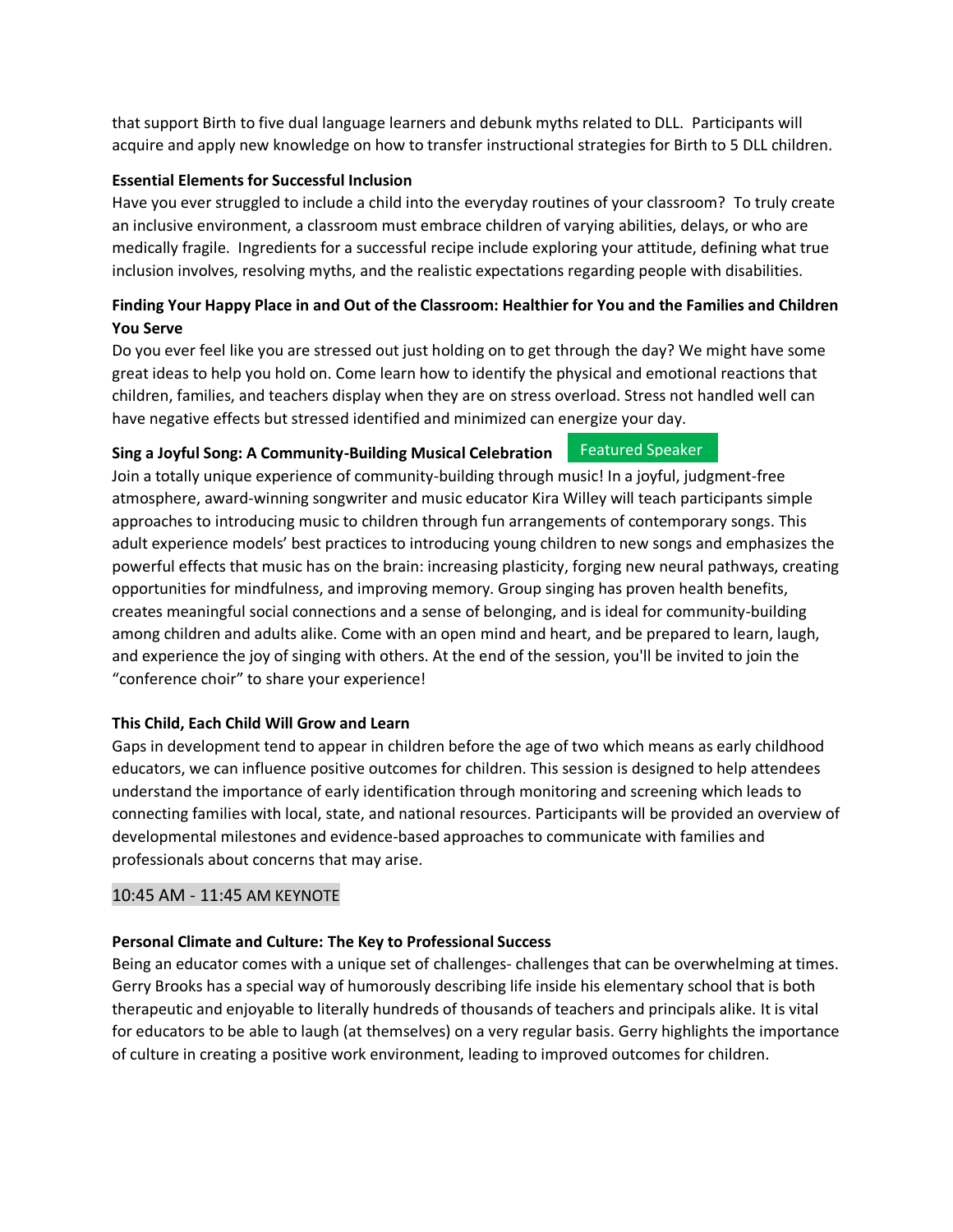#### 1:00 PM - 2:30 PM

#### **45 Years of the CDA: Honoring the Past, Treasuring the Present, Shaping the Future**

This session will highlight the Council for Professional Recognition's new innovations and updates, including the impact of the CDA credential over the last 45 years. Discover the exciting online resources, tutorials and new credentials on the horizon. Learn about best practice stories on how the CDA has supported Ohio early childhood educators, PD specialists, and advocacy organizations to increase quality in early childhood programs across the state.

Featured Speaker

#### **Advancing Equity in ECE: Words Into Action**

"All children have the right to equitable learning opportunities that help them achieve their full potential as engaged learners and valued members of society. Thus, all early childhood educators have a professional obligation to advance equity." This newly released NAEYC position statement challenges all early childhood educators to look at their daily practices with children and their families. This session will give early childhood educators the opportunity to review the development of this relevant position statement and reflect on the implications it has on their work with young children and their families. Using the "Equity and Inclusion Reflection tool," attendees will have an opportunity to reflect on their daily practices and apply it to the recommendations set forth for the field through the position statement. As we consider how to implement the recommendations, we will discuss the assets we bring, the opportunities that exist, and potential obstacles that may hinder efforts. This session will bolster each teacher's desire to support every child and family who enters their classroom community and give them tools and resources to do so.

#### **Conscious Discipline©- In Action (Part 1)**

#### Featured Strand

This session is for educators who are beginning to or have been implementing Conscious Discipline into their personal lives and classrooms. A variety of Conscious Discipline techniques will be discussed as well as implementation techniques including the Brain State Model and the Seven Powers.

#### **DAP- the "Doing and Playing" that Supports Early Learning**

Find out how DAP, the tried and true approach for every child in every classroom, stands up to the new standards. In this workshop, you will discover that play is still the foundation that sparks the love for learning and helps children enter school ready to succeed. Discuss strategies used to engage children's thinking, participate in discussion and reflection of DAP experiences.

#### **Essential Elements for Family Conversations**

Participants will explore and reflect on having quality conversations with families when there is a suspected delay or disability. Strategies on how to prepare for a difficult conversation and techniques to use to strengthen and support successful collaboration, without judgement of the families' various reactions or decisions will be provided. Participants will also be given tips to work with families and consider all cultures, backgrounds, and types of families.

#### **Nurturing Nature: How One Preschool Program Shifted Attitudes about Outdoor Education** Featured Strand

In this session participants will explore nature-based education and the elements to look for in a quality nature-based program. We will discuss and share how participants are currently implementing naturebased learning in their classrooms or school program. Come discover how one typical preschool

#### Featured Speaker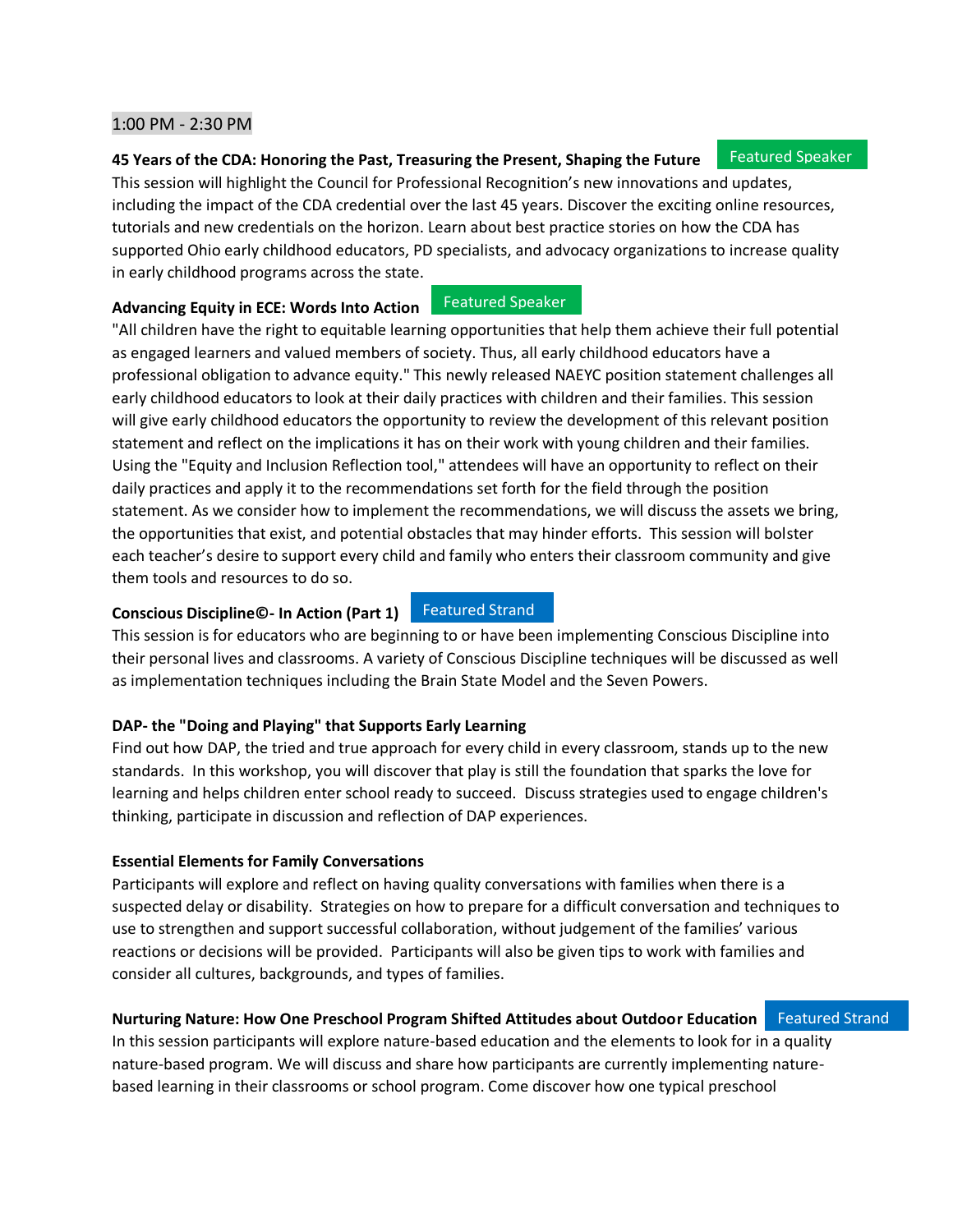program has gradually transformed an overgrown area into a functioning outdoor classroom. Take back ideas on how to add more nature-based elements to your classroom or school program.

**So, You Want to Be A Director? Practical Tips for Growing Out of The Classroom and Into the Office\*** Have you dreamed of becoming a director or administrator? So many directors started as teachers without any formal training in leadership or running a business. If you are ready to take criticism, think like a team, lead adult learners, plumb a toilet (yes, that too), and work harder than you've ever worked before, then this session is for you. Geared towards teachers interested in following their dreams to school leadership, participants will gain an understanding of the director role and define steps to get you to reach your full potential. Wear 1,000 hats and look great doing it!

### 3:00 PM -4:30 PM

### **Conflict Resolution: It's not Personal It's Personality**

Many times we believe that conflict is personal, but it is really a personality clash. By using the DISC Profile, we will identify and build on individual strengths and explore ways to improve communication skills.

### **Conscious Discipline©- In Action (Part 2)**

#### **"Creating The World You Want To Live In"- The Importance of Creating a School Family through the Use of 7 Skills, Powers and Structures!** Featured Strand

Featured Strand

During this session participants will be introduced to the social-emotional curriculum of Conscious Discipline**©** using the seven brain smart skills, powers and structures.

### **Data Driven Coaching: Using Child Assessment to Inform Professional Learning- High Scope©\***

### Featured Speaker

Ever feel as if your teachers are simply collecting child assessment data because it's a requirement and then promptly forgetting about it until family conference time? This session will explore coaching strategies, techniques, and support systems to be implemented at the classroom level in order to assist teachers in using child assessment to drive instruction. Join us as we uncover ways to demystify data for our teachers and develop coaching plans that are individualized to be the "right-fit" based on their own knowledge and motivation to change. With the goal of increasing child outcomes, this session will focus on how coaches can build capacity within their educators as they partner together to explore best practices within the field of early childhood.

## **Exploration and Play: Why These Superfoods Should Dominate PK-3 Curricula**

Exploration and play are two of education's superfoods, but they are getting squeezed out of classrooms to make time for less-nourishing academic instruction. We'll learn the research and reasons why exploration and play are so beneficial and how to better advocate for making them central to PK-3 curricula.

## **Retaining Staff through Quality Improvement (NAEYC Accreditation) \*** Featured Speaker

Learn how placing more emphasis on developing and supporting staff through quality improvement leads to increased staff morale, greater retention and an overall more positive, energetic work atmosphere. In this session, you will examine the characteristics, competencies

Featured Speaker